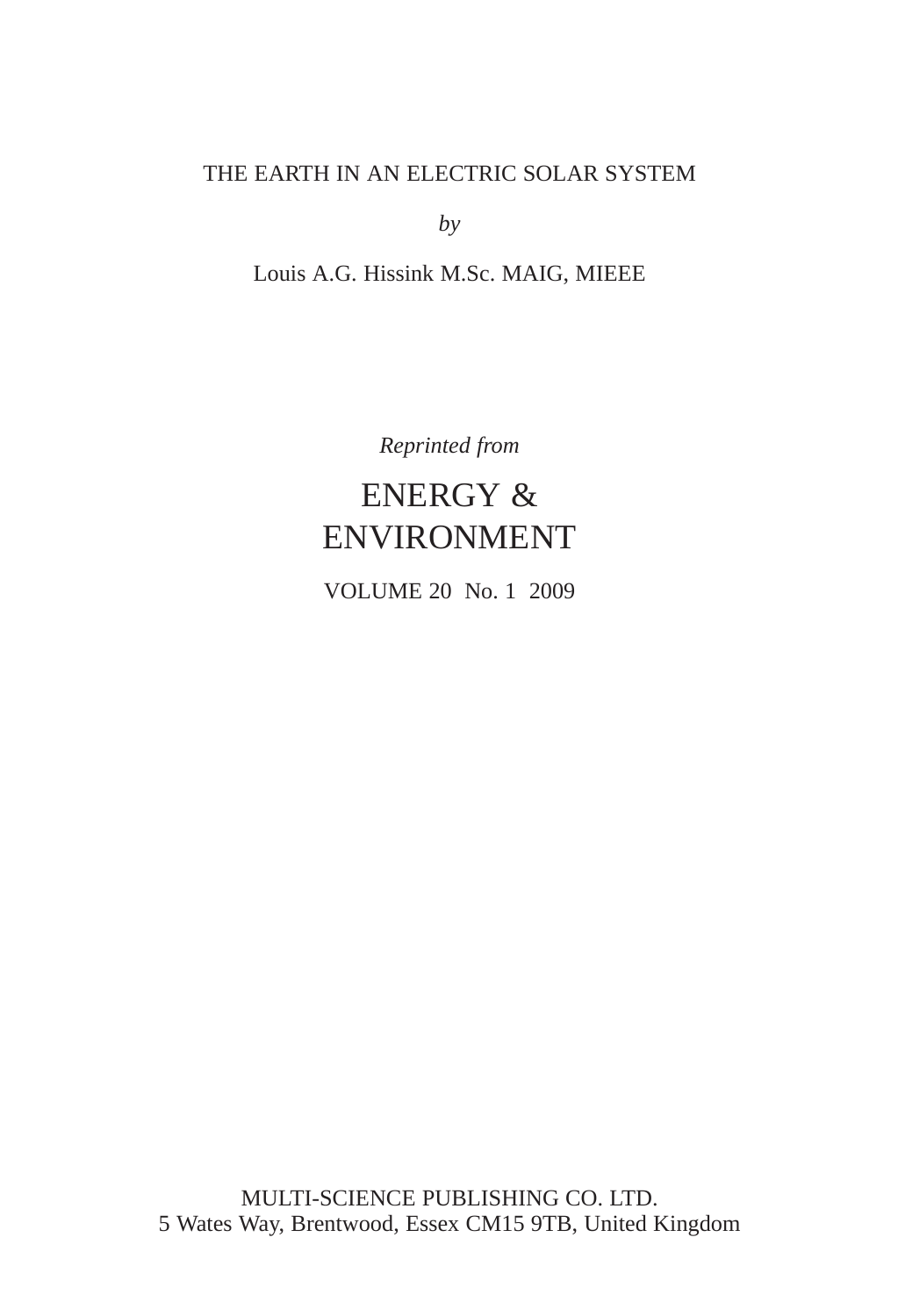# **THE EARTH IN AN ELECTRIC SOLAR SYSTEM**

**Louis A.G. Hissink M.Sc. MAIG, MIEEE**

*Consulting Exploration Geologist, Perth, WA, Australia E-Mail:lhissink@fgservices.biz* 

## **ABSTRACT**

Since Isaac Newton's time till the present, science has described the universe in terms of his laws of gravitation without explanation but since the development of the modern industrial age electrical engineers have also noted unexpected electromagnetic behaviour in the various engineered systems humanity uses whether on land, in the oceans and in space. The electromagnetic solar connection is best explained by theories of the electric plasma universe in which the Earth is thought to be electro-dynamically connected to the electric plasma of space. Laboratory plasma experiments and particle-in-cell computer simulations using the equations of Maxwell and Lorentz have accurately described galaxy morphology and motions, and from the scalability of plasma phenomena, it is possible to explain other similar rotary phenomena such as Earth based hurricanes. This paper is a brief summary of the more salient aspects of the Earth's electrical plasma environment.

# **1. INTRODUCTION**

Some fifty years ago a small book, *Rival Theories of Cosmology*, was published by Oxford University Press which noted three prevailing theories of the universe:

- a) Relativistic theories (basically variants of the Big Bang),
- b) Steady State Theory and
- c) The Electric Universe Theory.

The Big Bang theory proposes that the universe appeared at some initial point in time and expanded to its present state. The Steady State Theory and the Electric Universe theories both assumed the universe always existed but the latter proposes that 99% of the visible universe is comprised of matter in the plasma state in which electromagnetic forces dominate, in addition to gravity. No major disagreement between the advocates of the latter two theories existed, but both were at odds with the proponents of the relativistic, or Big Bang, theories. Of interest is that the proponents of the Steady State and Electric Universe included gravity in their hypotheses while adherents of the relativistic theories deny electricity plays any part at all in the universe, despite the fact that matter is comprised of electric charge.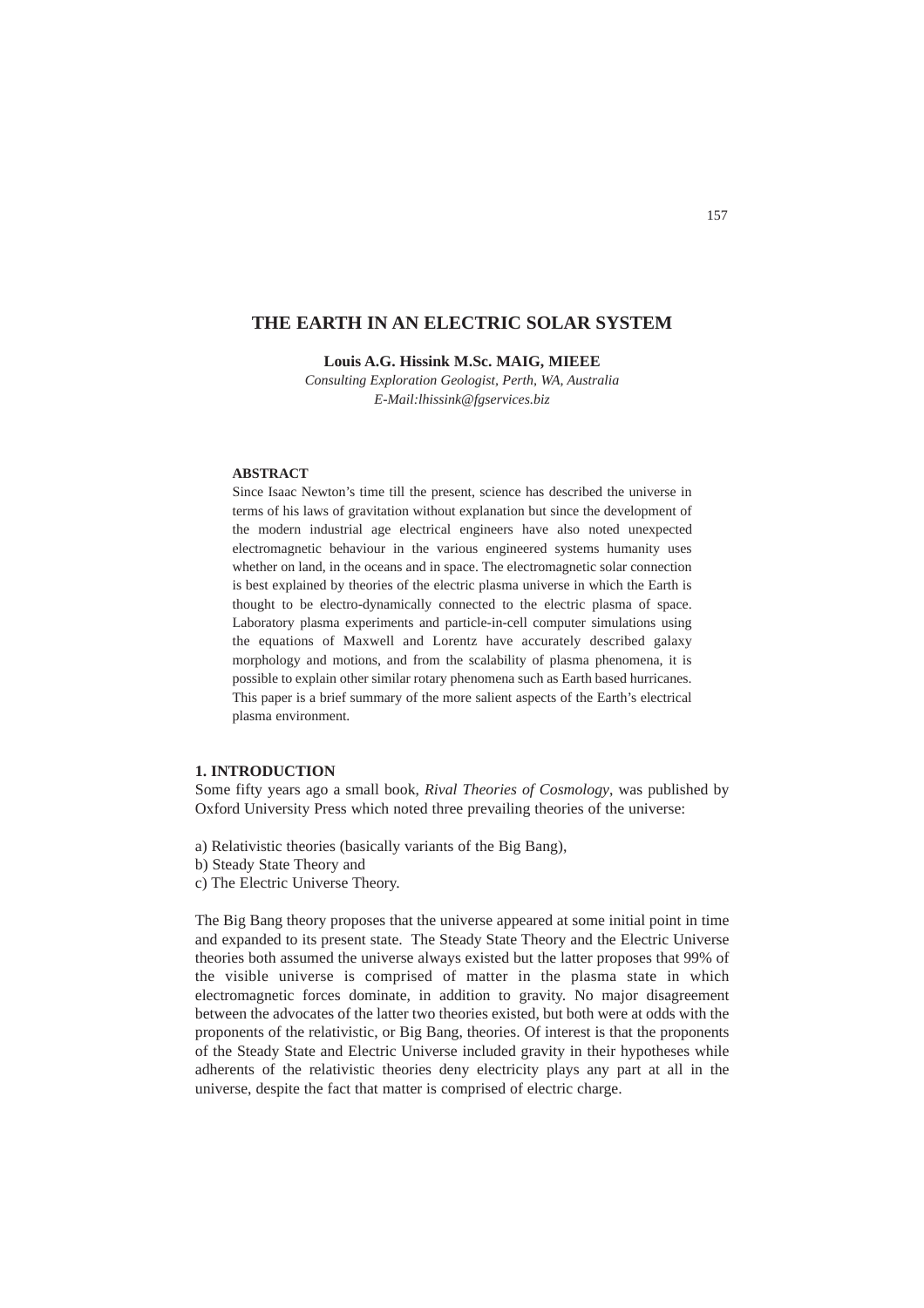Then on July 9, 1962, the United States detonated a nuclear device 400km above Johnston Island in the North Pacific Ocean which produced a plasma whose initial spherical shape striated within a few minutes to produce an artificial aurora. Associated with the detonation was a deterioration of radio communication over a wide area of the Pacific, lightning discharges, destruction of electronics in monitoring satellites and an electromagnetic pulse which affected some power circuitry as far away as Hawaii, some 1400 kilometres away. The event was noticed world wide as the plasma formed at least two intense equatorial tubes, artificial Van Allen Belts, around the Earth. These tubes, or plasma toroids, produced intense synchrotron radiation that lasted far longer than expected, some 100 days, (Peratt 2003). Humanity, unknowingly, has also viewed synchrotron radiation from the Crab Nebulae for centuries - the only known mechanism that produces this radiation are electrons spiralling about a magnetic field at nearly the speed of light, (Peratt, 2003). The nuclear experiment suggested that there was more to the Earth's electromagnetic environment than first thought.

At present gravity is thought to be the only force operating between the Sun and planets but there may well be electromagnetic effects that have powerful influences. In particular the behavior of the Sun is thought to drive the Earth dynamics. However there are signs that the gravitational cosmology of the Big Bang is in trouble. Dissident scientists form the Alternative Cosmology Group that culminated in the publication of an Open Letter on Cosmology published in New Scientist, May 22, 2004. This letter points to fundamental problems with Big Bang Theory in which recent observations contradict the theory's predictions, especially when the Cold Dark Matter model began to fail - only to worsen with the ad hoc addition of dark energy. A more detailed summary of the present situation can be read at the Alternative Cosmology Groups web site http://www.cosmology.info.

Is there an alternative to the Big Bang Theory? As Steady State theory has fallen by the wayside, with its no less miraculous continuous creation of matter, only the ideas of the Electric, or Plasma, Universe remain as a plausible alternative. This theory has a long history stretching back to the nineteenth century when Norwegian physicist Kristian Birkeland proposed from direct experimental evidence the polar auroras were produced by charged particles from the Sun. He designed a magnetised sphere suspended in a vacuum to experimentally model the electrical behaviour of the Earth and from these "Terrella", (little Earth) experiments discovered that the magnetic field guides the charged particles to the magnetic poles producing rings of light that appeared to mimic the Earth's auroras. Birkeland's ideas were dismissed at the time but confirmation of his hypothesis came from observations made of the ionosphere by satellites during the 1960's and 70's. We now know these electric currents, name Birkeland currents in his honour, flow in and out of the Earth's atmosphere at high altitudes and have total magnitudes of millions of amperes (Peratt 2003).

According to Peratt, author of the text "The Physics of the Plasma Universe", "Plasma is overwhelmingly the dominant constituent of the Universe. Yet most people are ignorant of plasmas. In daily life on the surface of planet Earth, perhaps the plasma to which people are most commonly exposed is the one that produces the cool efficient glow from fluorescent lights or the now ubiquitous plasma TV screens. Neither solid,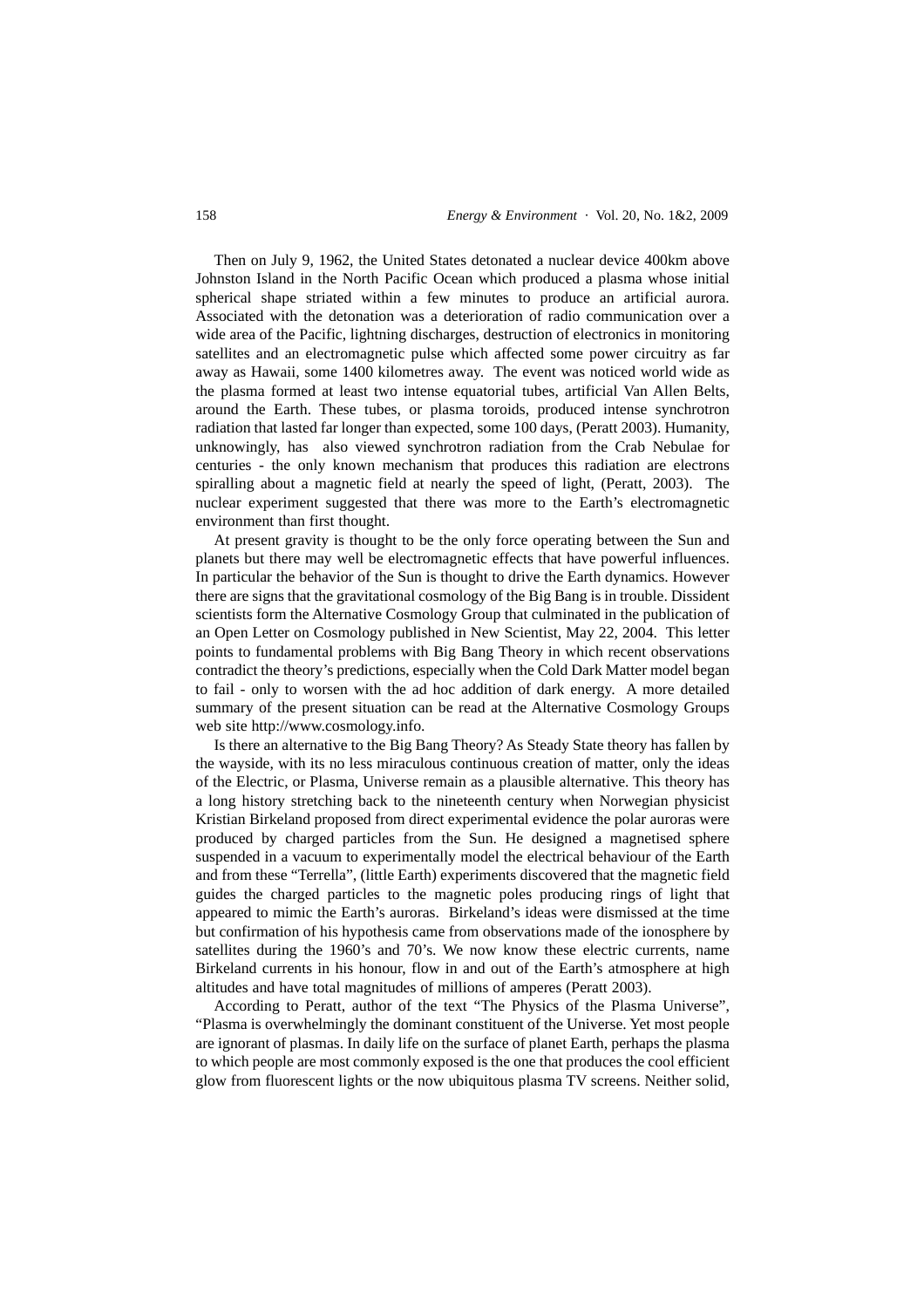nor liquid, nor gas, plasma most closely resembles the latter, but unlike gases whose particles are electrically neutral, plasma is composed of the building blocks of all matter: electrically charged particles at high energy."

Plasma consists of a percentage of ions and electrons, together with neutral atoms and molecules. It is only when plasma is cooled that the atoms or molecules that are so predominant in forming gases, liquids, and solids that we are accustomed to on Earth, is possible. So, in space, plasma remains electrically conductive while quasineutral in bulk. Plasmas carry electric currents and are more influenced by electromagnetic forces than by gravitational forces. Outside the Earth's atmosphere, the dominant form of matter is plasma, and "empty" space has been found to be quite "alive" with a constant flow of plasma and electric currents - signified by the ubiquitous magnetic fields found in deep space.

## **2. SO WHAT IS PLASMA?**

According to Scott, (2006), "When one or more of the outer (valence) electrons are stripped away from an atom we say the atom has become "ionized". It then exhibits a net positive electrical charge, and is called a "positive ion". On the other hand, if an extra electron is *added* onto a neutral atom, the combination then carries a net *negative* charge and is referred to as a "negative ion". The electrical forces between dissimilar ions are orders of magnitude stronger than any mechanical force such as that produced by gravity. Electrical "plasma" is a cloud of ions and electrons that, under the excitation of applied electrical and magnetic fields, can sometimes light up and behave in some unusual ways. The most familiar examples of electrical plasmas are the neon sign, lightning, and the electric arc welding machine. The ionosphere of Earth is an example of plasma that does not emit visible light. Plasma permeates the space that contains our solar system. The cloud of particles that constitutes the solar "wind" is plasma. Our entire "Milky Way" galaxy consists mainly of plasma. In fact 99% of the entire visible universe is matter in the plasma state.

The development of plasma, or electric universe, theory had its origin in the pioneering work of Kristian Birkeland, who discovered the twisted corkscrew shaped paths taken by electric currents in plasmas, which sometimes are visible and sometimes not - depending on the strength of the current density being carried by the plasma. The mysterious "sprites", "elves", and "blue jets" associated with electrical storms on Earth are examples of Birkeland currents in the plasma of our upper atmosphere, Figure 1.

In the early 20th century, Nobel laureate Irving Langmuir studied electric plasmas in his laboratory at General Electric where he further developed the body of knowledge Birkeland had initiated. It was Langmuir who first used the name "plasma" to describe the almost lifelike, self-organizing behaviour of these ionized gas clouds in the presence of electrical currents and magnetic fields.

Virtually all of modern plasma physics is indebted to Hannes Alfvén for his insights into the role of electric and magnetic fields in plasma. In 1970 Alfvén received the Nobel Prize for his discoveries in magnetohydrodynamics but used his acceptance speech to beg scientists to ignore this earlier work, in which he proposed that magnetic fields could be frozen into plasma, which was shown to be wrong. His plea was ignored.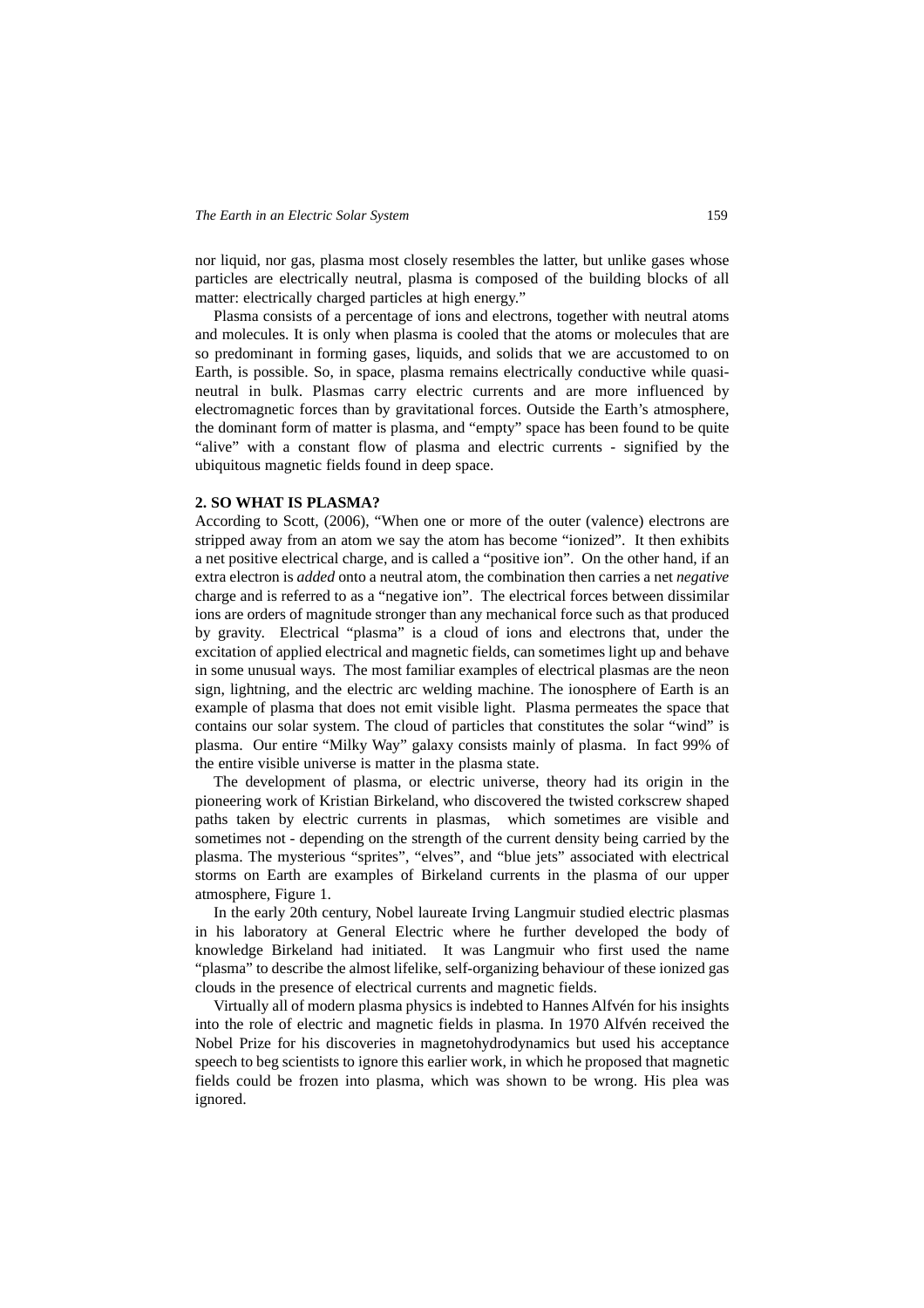

Figure 1. Atmospheric and ionospheric plasma phenomena

# **3. BASIC PROPERTIES OF ELECTRIC CURRENTS IN PLASMA**

There are three distinctly different modes in which electric discharges in plasma can operate:

# **3.1 Dark Current Mode**

The density (Amps per square meter) of the electrical current (flow of charged particles) within the plasma is very low. The plasma does not glow. It is essentially invisible. We would not know the discharge was there at all unless we measured its "wind" or magnetic field. A familiar example is an air ioniser where electrical discharges occur preferentially from sharp points so that fine needles are used as discharge points; hence a plasma discharge in air is detected as a breeze. The solar wind is another example of plasma operating in the dark current mode.

#### **3.2 Glow Mode**

The density of the electrical current (flow of charged particles) is significant. The entire plasma glows. The brightness of the glow depends on the intensity of the current in the plasma. Examples: Any neon sign, emission nebulae, the Sun's corona, plasma TVs.

#### **3.3 Arc Mode**

The density of the electrical current in the plasma is very high. The plasma radiates brilliantly over a wide electromagnetic spectrum. Current tends to form twisting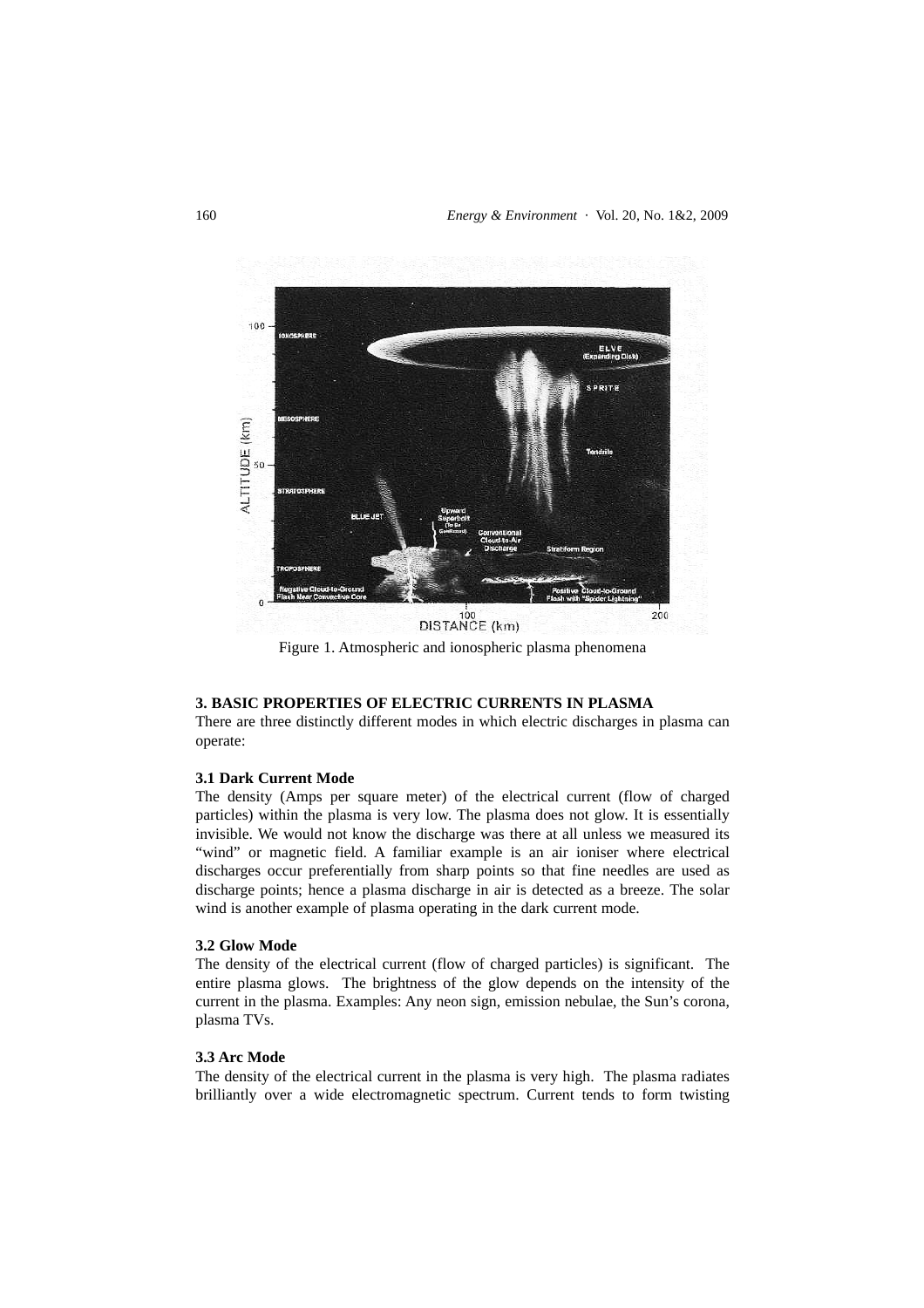filaments. Examples of this mode of operation are: An electric arc welding machine, lightning and the penumbral filaments seen in perspective in large Sunspots.

In all three modes of operation, plasmas emit measurable electromagnetic radiation (radio frequency noise) which at any given time the current density (Amps per square meter), existing in the plasma, determines which particular mode a plasma is operating in. The atomic structure of the gas that became ionized to form the plasma in the first place also is a factor in this.

#### **3.4 Double Layers**

One of the most important properties of any electrical plasma is its ability to "selforganize" - that is, to electrically isolate one section of itself from another. The isolating wall is called a double layer (DL). When plasma is studied in the lab, it is usually contained in a closed cylindrical glass (Geissler) tube. Electrodes are inserted into the ends of the tube - one electrode (called the anode) is maintained at a higher voltage than the electrode at the other end (the cathode). If sufficient voltage difference is applied, then ionization will be initiated and current will start to flow through the plasma. Positive ions (atoms with one or more electrons stripped off) will migrate away from the anode, and electrons will move toward the anode. The mathematical *sum* of these two oppositely directed flows constitutes the total current in the plasma.

If the voltage difference from one electrode to the other becomes large enough, a DL will form in a narrow cross-section somewhere above the cathode. Almost all the voltage drop that is applied across the electrodes will fall across this DL. The plasma on one side of the DL (the side toward the anode) will have approximately the same voltage as the anode. The plasma on the cathode side of the DL will have essentially the same voltage as the cathode. The bulk of the plasma (called the positive column) is electrically isolated from the cathode by the DL. The total electric current, however, is the same throughout the plasma (on both sides of the DL). Plasmas are excellent, but not perfect, conductors and, therefore, there will not be a significant voltage drop across the extensive positive column. The DL "takes" most of any externally applied voltage. In other words, the DL is where the strongest electric fields in the plasma will be found.

If a foreign object is inserted into plasma, a DL will form around it, shielding it electrically from the main plasma but this effect makes it difficult to insert voltage sensing probes into plasma in order to measure the electric potential at a specific location. This is a well known property of plasmas and various methods have been developed in the laboratory to overcome it.

In space, it is impossible to "send a spacecraft to measure the voltage of the solar plasma at some point". Voltage is a relative measure (like velocity, for example) and must be measured *with respect* to some datum. A spacecraft will start out having the same voltage as the surface of Earth. As it penetrates the plasma-sphere and enters the solar plasma it will slowly alter its charge and thus alter its voltage. The planets occupy the positive column of the solar discharge so that the electric field is very weak - only sufficient to cause a drift of electrons to the Sun and the acceleration of the solar wind away from the Sun.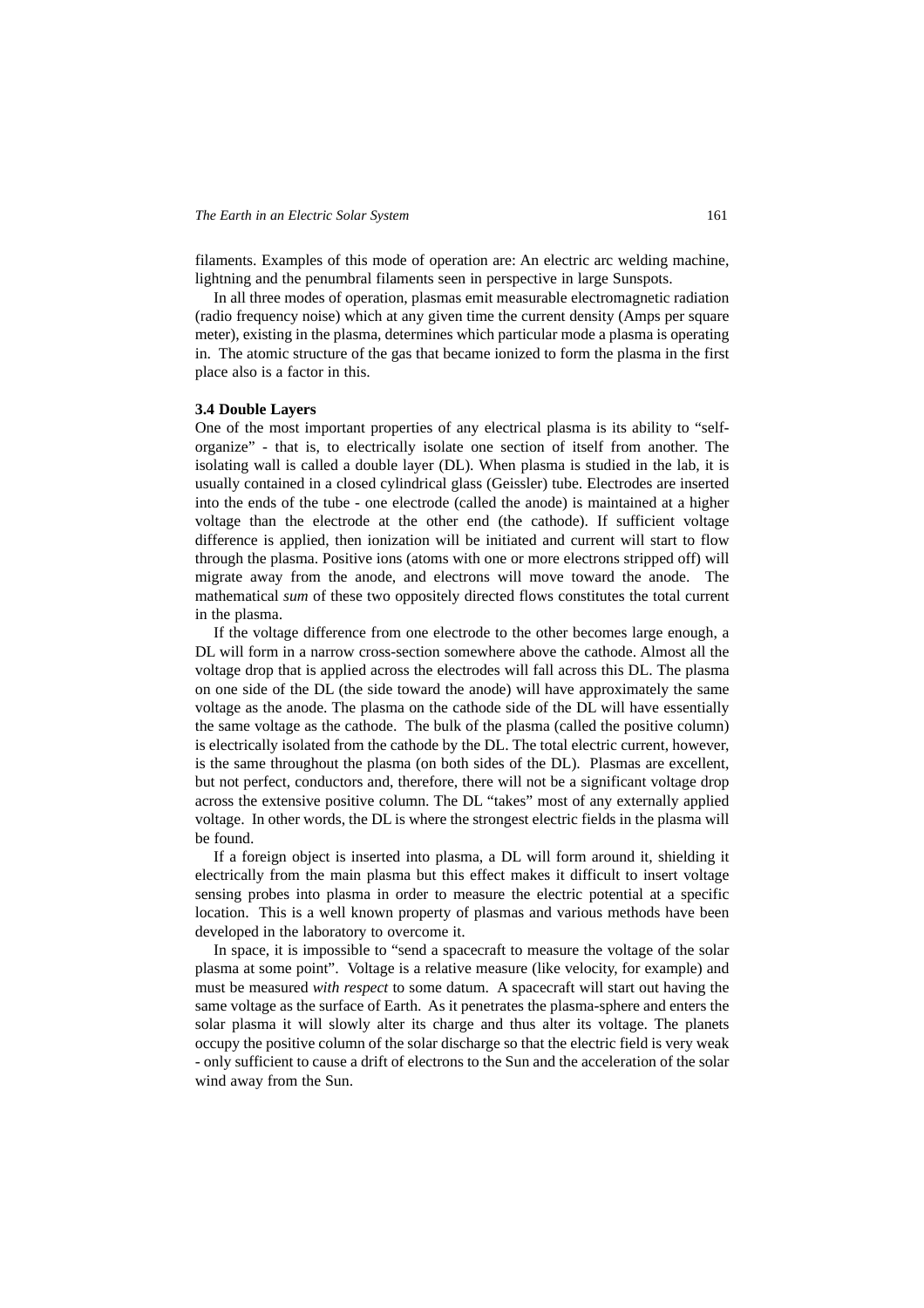# **3.5 The Z-Pinch**

Electric current, passing through plasma, will take on the corkscrew (spiral) shape discovered by Birkeland and are comprised of a twisted pair of current filaments aligned with the local ambient magnetic field. There is a tendency for interacting Birkeland current pairs to compress between them any material (ionized or not) in the plasma. This is called the "z-pinch" effect. The ability of Birkeland currents to accrete and compress even *non*-ionized material is called "Marklund convection".

## **3.6 Currents in Cosmic Sized Plasmas**

Because plasmas are good (but not perfect) conductors, they are equivalent to metal wires in their ability to carry electrical current. Any relative motion between cosmic plasma cells of different densities, temperatures or magnetic field strength, will generate electric currents. These currents will, in turn, produce their own magnetic fields.

## **3.7 Scalability of Plasma Phenomena**

Plasma phenomena are scalable. That is to say, their electrical and physical properties remain the same, independent of the size of the plasma. Of course dynamic phenomena take much less time to occur in small laboratory plasma than they do in plasma the size, say, of a galaxy. But the phenomena are identical in that they obey the same laws of physics. So we can make accurate models of cosmic sized plasmas in the lab - and generate effects exactly like those seen in space. In fact, electric currents, flowing in plasmas, have been shown to produce most of the observed astronomical phenomena that are inexplicable if we assume that the only forces at work in the cosmos are magnetism and gravity. According to Alfvén plasma phenomena can be scaled up in three jumps of  $10<sup>9</sup>$  magnitudes, though it would probably be a combination of gravitational and electromagnetic forces which determine the large structures and nuclear forces as the power supply of stars.

#### **4. THE FORMATION OF GALAXIES IN COSMIC SIZED PLASMA**

Dr. Anthony Peratt is a former Scientific Advisor to the United States Department of Energy, Washington DC and a member of the Associate Laboratory Directorate of the Los Alamos National Laboratory. He was a graduate student of Nobel Prize winner Hannes Alfvén. He is a world renowned electrical engineer who first received notice among the general public through the publication of his work involving supercomputer simulation of galaxy formation in E. J. Lerner's 1991 book "The Big Bang Never Happened". Peratt had worked on those simulations for several years prior to that time. By 1986 he had achieved sufficient professional stature to be asked to serve as Guest Editor of the Dec. 1986 IEEE Transactions on Plasma Science (Vol. PS-14 No. 6). In that issue he published two articles: "Evolution of the Plasma Universe: I. Double Radio Galaxies, Quasars, and Extragalactic Jets; II. The Formation of Systems of Galaxies. He has served on the Administrative Committee of the Institute of Electrical and Electronic Engineers. In the issue of the IEEE Transactions that Peratt edited there were two articles by his mentor, Hannes Alfvén. There were other articles by the astronomer Halton Arp as well as many top plasma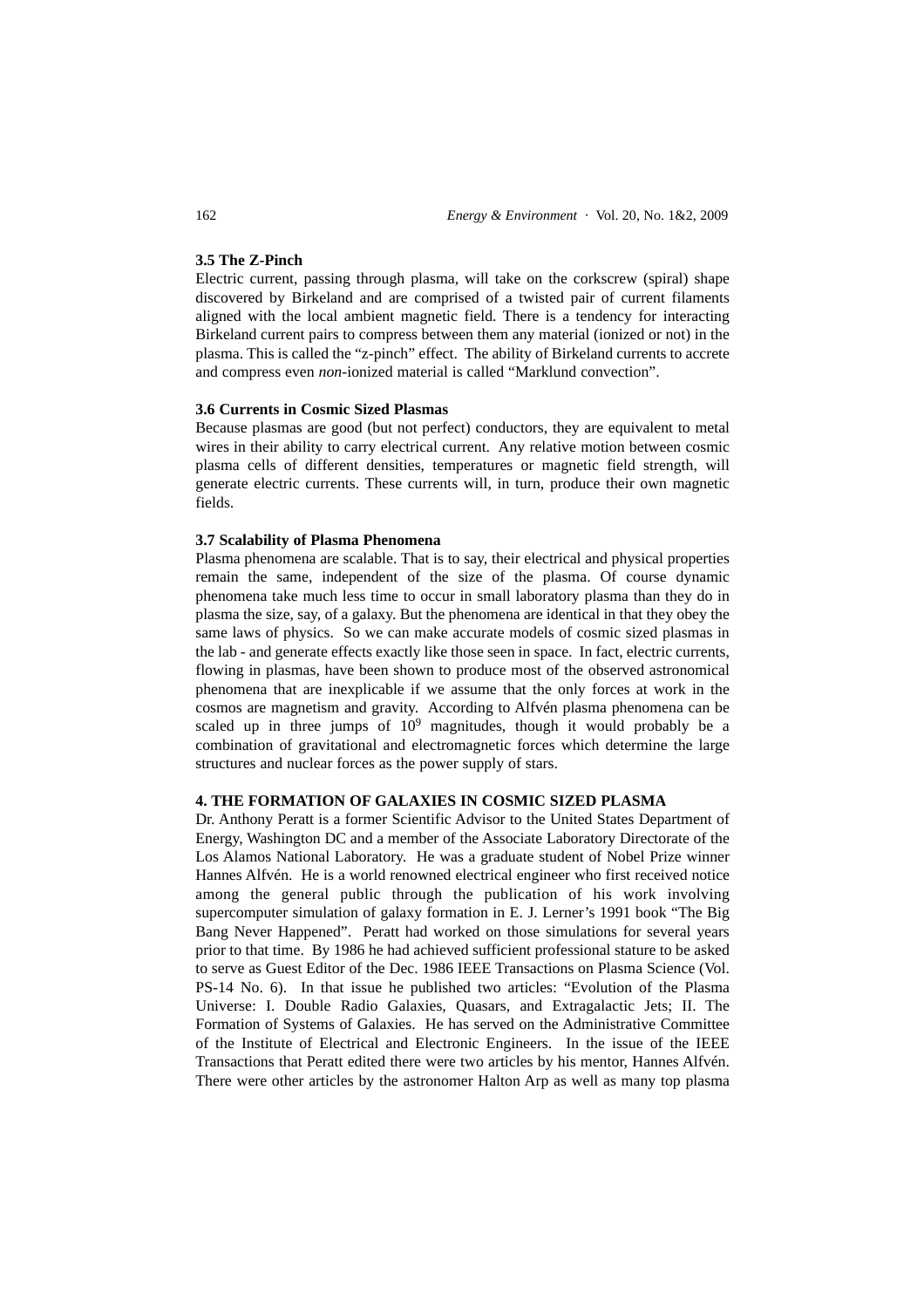scientists and engineers. It is a seminal publication that sets out the fundamental basis of the Electrical/Plasma Universe. It is, for the most part, readable by any reasonably informed layperson interested in astronomy. It should be available in the library of any good college of engineering, (Scott 2006).

Peratt used a supercomputer to apply the Maxwell - Lorentz equations (the basic laws governing the forces produced by, and the interactions between, electric and magnetic fields) to each of a huge 3D ensemble of charged particles. He calls this Particle in Cell (PIC) simulation and his results are almost indistinguishable from astronomical images of actual galaxies.



Figure 2. PIC Simulations of Spiral Galaxies (Plasma bulge at the core removed for clarity).



Figure 3. PIC simulated versus Observed Galaxy shapes

(It is pointed out that the PIC simulations shown above have had the large plasma bulge, which occurs at the elliptical core at the geometrical centre of the simulation, removed as it tends to obscure the coalesced region.)

Peratt went on to publish the text: "The Physics of the Plasma Universe" (Springer-Verlag, 1992). It is an up-to-date presentation of the mathematical laws of physics that govern the behaviour of plasmas and provides the fundamental argument for why electrical effects cannot be ignored in any modern study of the cosmos.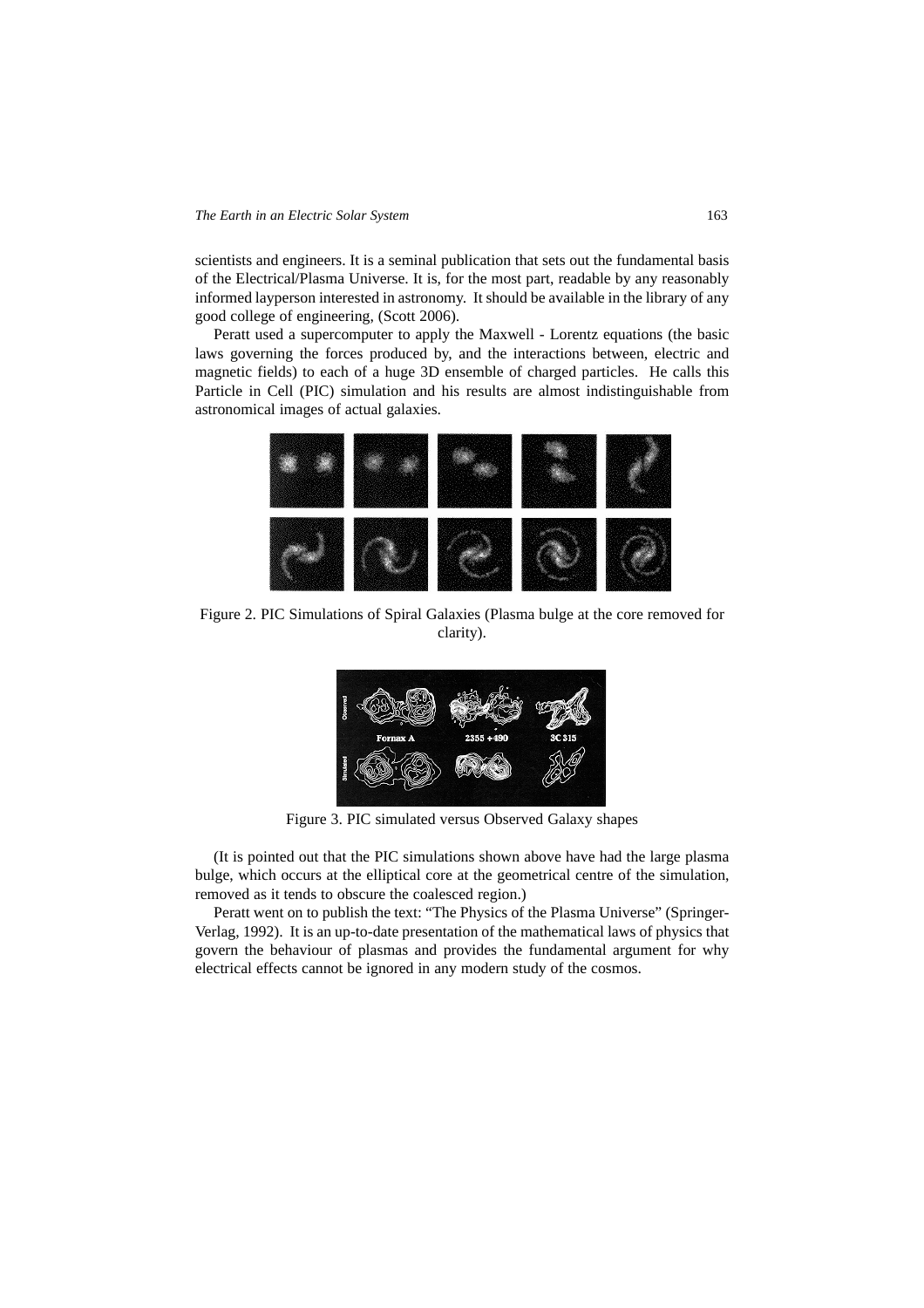

Figure 4 Typical Spiral Galaxy

Peratt went on to publish the text: "The Physics of the Plasma Universe" (Springer-Verlag, 1992). It is an up-to-date presentation of the mathematical laws of physics that govern the behaviour of plasmas and provides the fundamental argument for why electrical effects cannot be ignored in any modern study of the cosmos.

### **4.1 The Peratt Instabilities**

One of Peratt's latest and most important discovery's are plasma instabilities and named in his honour. These are observed dynamic effects that occur in intense Birkeland currents or arc discharges found in plasma torches, z-pinched plasma filaments, or in high energy density electrical discharges. The instability takes on the shape of a column of axially symmetric toroids or spheroids that remain in a semistable state until disruption. During this state the column may be a source of intense x-rays whose intensity is greatly enhanced if two current filaments are in interaction. The instability can also take on a sawtooth structure with a violent snaking motion as found between the anode and cathode of a high power plasma torch or in high energy density plasmas, Peratt et al, 1980.

There is an extensive website containing information for both the novice who wants to learn about the Plasma Universe and the experienced investigator who wants to download the seminal scientific papers that underpin all these ideas. It is a treasure trove of interesting information about the electrical nature of our Universe and can be accessed at the following web address:

http://public.lanl.gov/alp/plasma/universe.html.

# **5. THE CONNECTION**

# **5.1 The Sun**

The Sun is an insignificant star in the Milky Way with its own solar system of which the planet we live on is part. Many years ago Kristian Birkeland averred that

*"According to our view of looking at the matter, every star in the universe would be the seat and field of activity of electric forces of strength that no one could imagine"*.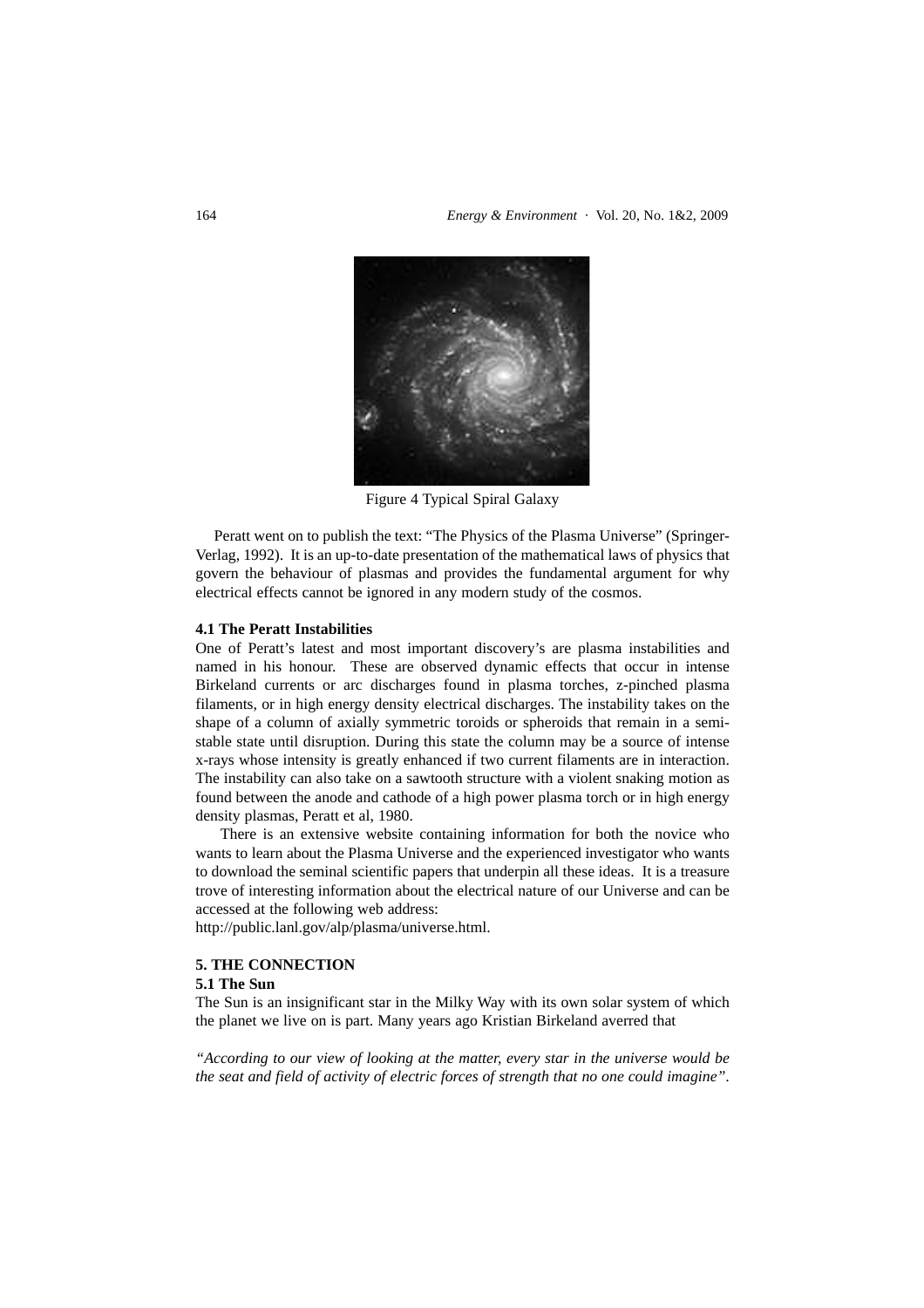Birkeland thought that stars, and thus our Sun, were essentially electrical phenomena.

However the standard model of the Sun assumes that the energy source is internal in which the Sun's core is supposed to be a nuclear fusion reactor burning slowly out over time but proponents of plasma theory, noting that observations fail to substantiate this Standard Solar Model, think there might be a simpler explanation. However the electric star hypothesis is by no means accepted and for the present all we can say about the Sun is that is a complex body with a poorly understood structure. It is a body, according to current theory, held together by gravitational forces with a nuclear power source with complicated heat transfer mechanisms involving the flow of electrically charged particles, probably responsible for the observed magnetic fields, currents Sunspots and corona.

The standard solar model cannot explain, nor should expect, Sunspots. And the measurement of the Sun's temperature profile away from the photosphere completely contradicts the nuclear fusion core assumption of a diminishing temperature with increasing distance from the core. This temperature profile or gradient starts from the insides of Sunspots which are at a lower temperature than the Suns' surface, or photosphere which is some 5,600 Kelvin; The solar temperature gradient then decreases to about 5000 Kelvin at 600km above the Sun's surface but strangely starts to then increase to 10,000 Kelvin some 2000km above where a transition regions occurs in which the temperature suddenly rises to 2 million Kelvin at base of the corona and continues to rise with further distance from the Sun.

Just how a hot body like our Sun can have a temperature minimum just above its photosphere is not easy for the standard fusion model to explain - but straightforward for the electrical model. The solution to the problem is to realise that the Sun's energy source is external in the same way that the Earth's similar atmospheric temperature gradient is the result of an external energy source.

#### **5.2 The Earth**

The Earth can be considered an electrically charged sphere suspended in the plasma of space. It is electrically isolated from its space environment by complex plasma double layers, and the best electrical device which can serve as a model for this is a leaky capacitor. In the Earth's case the ionosphere is the positive electrode while the Earth itself the negative electrode and the leakage of electric current between the Earth and space appears as various forms of lightning and severe storms. There is also a strong electric field within this double layer of at minimum 100 volts per linear metre upwards. (This electric potential is maintained by the Earth and its immersion in the highly active electric plasma of the solar system).

There is a continuous flow of electric current between the Earth and the Sun, entering at the Polar Regions and then travelling over the ionosphere to return to the Sun at the other pole. Usually this plasma current is in dark mode and is not visible but when the solar electric currents do increase, spectacular visible aurora activity occurs at the poles. As Peratt notes in a recent paper, these aurora polar currents, once the subject of intense debate, are now recognised as Birkeland currents and are routinely measured by today's satellites having total magnitudes of millions of amperes (Peratt, op. Cit). It is an energy source that is completely ignored in climate studies.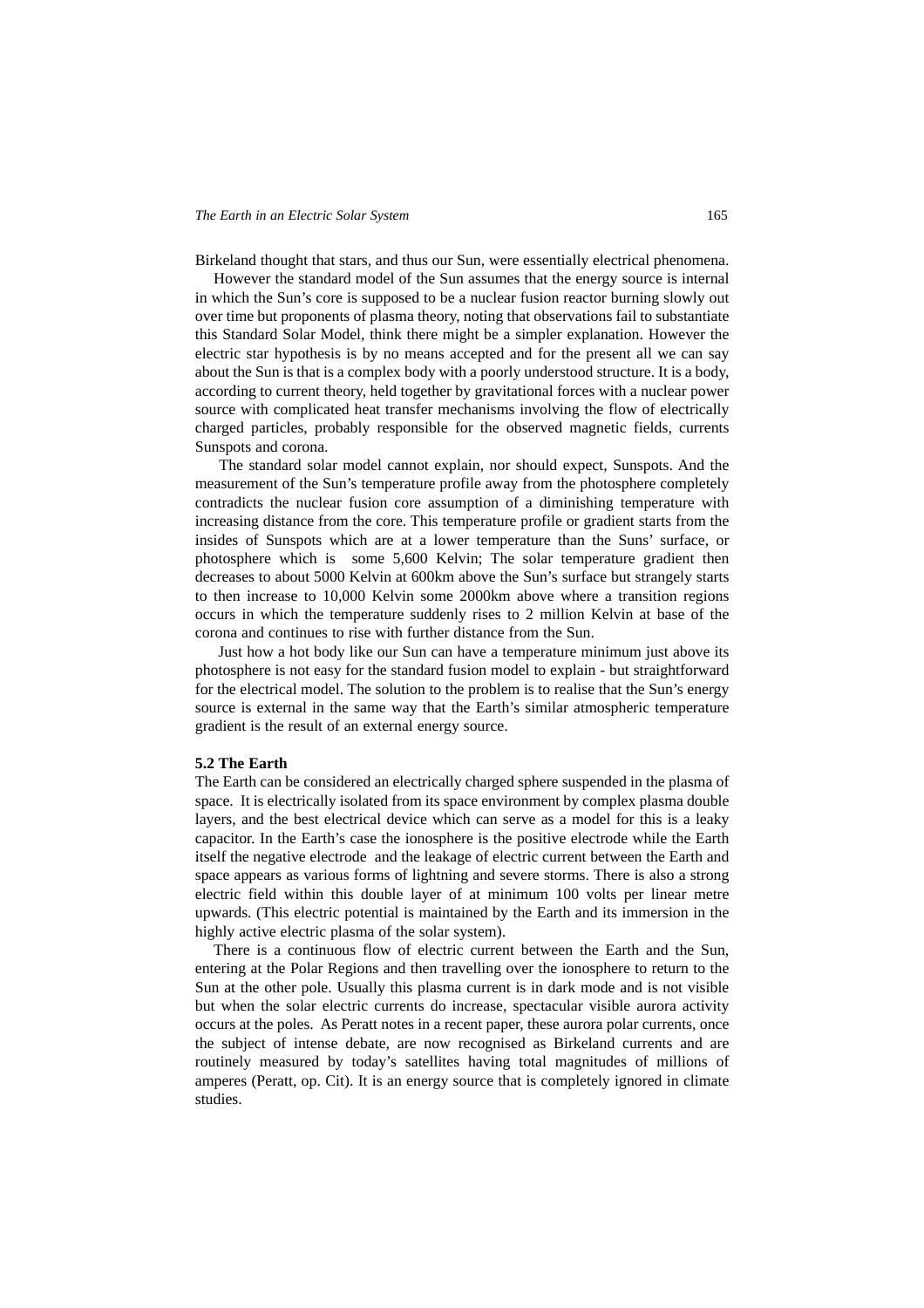Recently NASA has discovered via its THEMIS satellite that the Earth is connected to the Sun by magnetic flux lines or ropes. Now anyone who has understood a little about high school physics knows that only electric currents produce magnetic fields so these magnetic flux ropes are in all likelihood twisting Birkeland currents connecting the Earth and the Sun. I here quote the beginning of the NASA release of October 30, 2008, entitled "Magnetic Portals Connect Sun and Earth":

*During the time it takes you to read this article, something will happen high overhead that until recently many scientists didn't believe in. A magnetic portal will open, linking Earth to the Sun 93 million miles away. Tons of high-energy particles may flow through the opening before it closes again, around the time you reach the end of the page. "It's called a flux transfer event or 'FTE'," says space physicist David Sibeck of the Goddard Space Flight Centre. "Ten years ago I was pretty sure they didn't exist, but now the evidence is incontrovertible." Indeed, today Sibeck is telling an international assembly of space physicists at the 2008 Plasma Workshop in Huntsville, Alabama, that FTEs are not just common, but possibly twice as common as anyone had ever imagined.*

They say it is good to have powerful friends!

#### **6. EVIDENCE FOR A SUN - EARTH CONNECTION**

Ever since the advent of the modern industrial age electrical engineers have noted unexpected behaviour in the various engineered systems humanity uses whether on land, in the oceans and in space. Satellite failure, cell-phone dropouts, and power utility failures are some of the more common examples identified. Electrical engineers have now established that these disruptions are due to Solar factors in which at least 10,000 have so far been identified some five AU (astronomical units) from the Earth by the Ulysses spacecraft. "These modes couple the magnetosphere, the ionosphere, the geomagnetic field and atmospheric pressure. Estimates of the power spectrum of data from solar radio telescopes and induced voltages on ocean cables show what appear to be solar modes at both lower and higher frequencies than the optically measured solar p-modes. Most surprisingly these modes are easily detected in seismic data, where they literally shake the Earth", (Thomson et al. 2007).

### **6.1 Seismic Data**

It is generally thought that the low frequency background signals, the well known seismic hum, in seismic data could be attributed to ocean waves but Thomson et al (op cit) point out that this hypothesis cannot explain the observed high Q-peaks and obvious solar modes. However the oceanic source hypothesis is supported by some good correlations between the amplitude of the seismic hum and wave height, possibly implying that space weather drives ordinary weather (Thomson et al, Op cit, pp.1122). Electric-plasma-universe theory regards Earth's weather as the physical behaviour of the interface between the Earth and its space environment via plasma interactions; and hence, it is not surprising that space weather could drive the Earth's weather.

### **6.2 Hurricanes, Cyclones and Dust Devils.**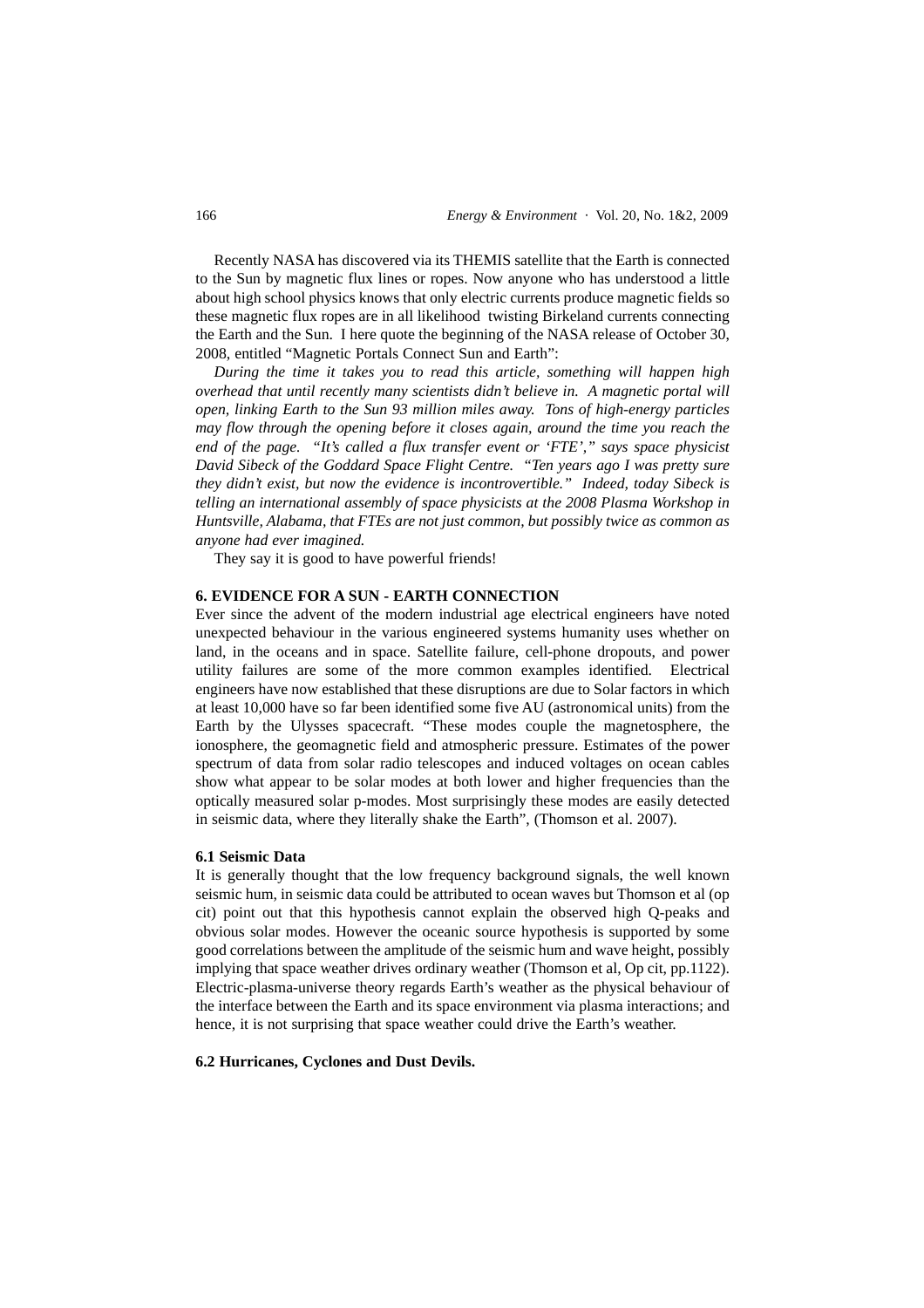If we compare Peratt's simulations above with spiral galaxies on one scale, and hurricanes or cyclones on the smaller Earthly scale, then the similarities suggest a common mechanism. In the computer simulations Birkeland currents generate rotating spiral galaxies in the plasma of space. That is, it's the electrical currents which are thought to help produce the spiral shapes, in addition to gravity, so spiral galaxies might be explained in terms of Faraday or homopolar motor mechanism, Figure 5.



Figure 5 Planetary Homopolar Motor

On a more local scale we know tropical hurricanes or cyclones start over slightly warmer oceans, to rapidly develop into life threatening storms, often causing immense destruction on landfall. Airborne electric field measurements over some hurricanes have produced electric fields of over 10,000 volts/metre but it is generally assumed that it is the rotation of the air masses which created these enormous electric fields. However there is one problem - no one has created electricity, and thus electric fields, from spinning air experimentally, so the conclusion that hurricanes produce electric fields from their cyclonic motion is, in all likelihood, wrong. Rather it is more likely that electric currents might be the driving forces for hurricanes, cyclones and typhoons, imparting the circular or vortex motion.

Another unusual weather phenomenon is the tornado - and the modern "explanation" for the formation of tornadoes can be summarized as follows, from a National Weather Service publication.

Stage 1: Before thunderstorms develop, a change in wind direction and an increase in wind speed with increasing height create an invisible, horizontal spinning effect in the lower atmosphere.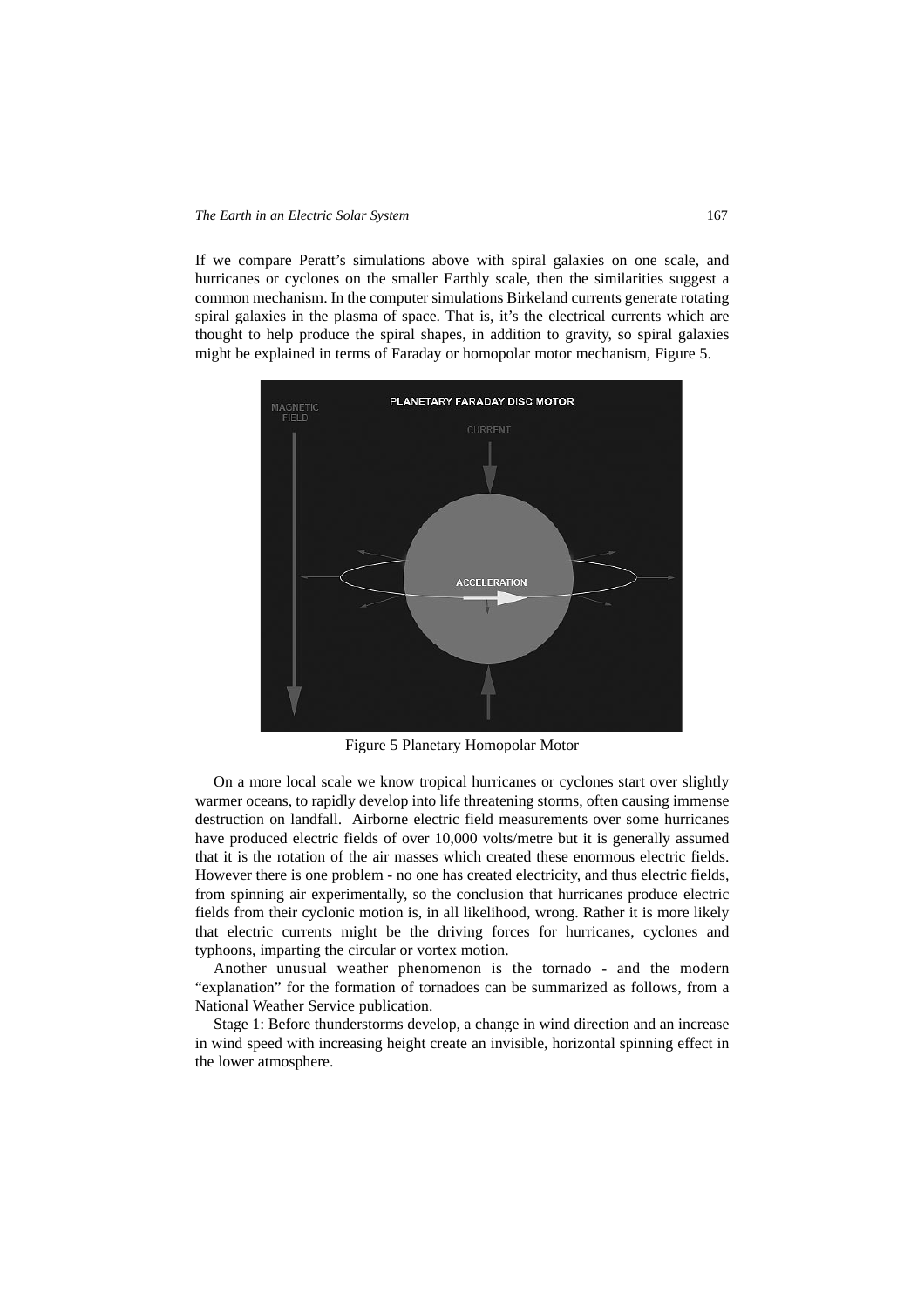

Figure 6. Stage 1

Stage 2: Rising air within the thunderstorm updraft tilts the rotating air from horizontal to vertical.



Figure 7. Stage 2

Stage 3: An area of rotation, 2-6 miles wide, now extends through much of the storm. Most strong and violent tornadoes form within this area of strong rotation.



Figure 8. Stage 3

There is a small problem in moving from stage 2 in which there is no rotation, to stage 3 where there is. The standard model for hurricane generation suffers from the same problem - the almost miraculous transfer from an absence of cyclonic motion at the sea surface, to the cyclonic motion characteristic of hurricanes.

On an even smaller scale dust devils or willy-willies, are now known to exhibit strong electric fields in excess of 10,000 volts per meter and generate magnetic fields as well, (Renno et al, al, 2005). Since magnetic fields can only be produced by electric currents, it seems that small scale twisting Birkeland currents operating in dark plasma mode are the electrical engines driving the Earthly dust devils. A similar driving force, but at a larger scale, could be driving the tropical cyclones and hurricanes, (http://science.nasa.gov/headlines/y2006/09jan\_electrichurricanes.htm).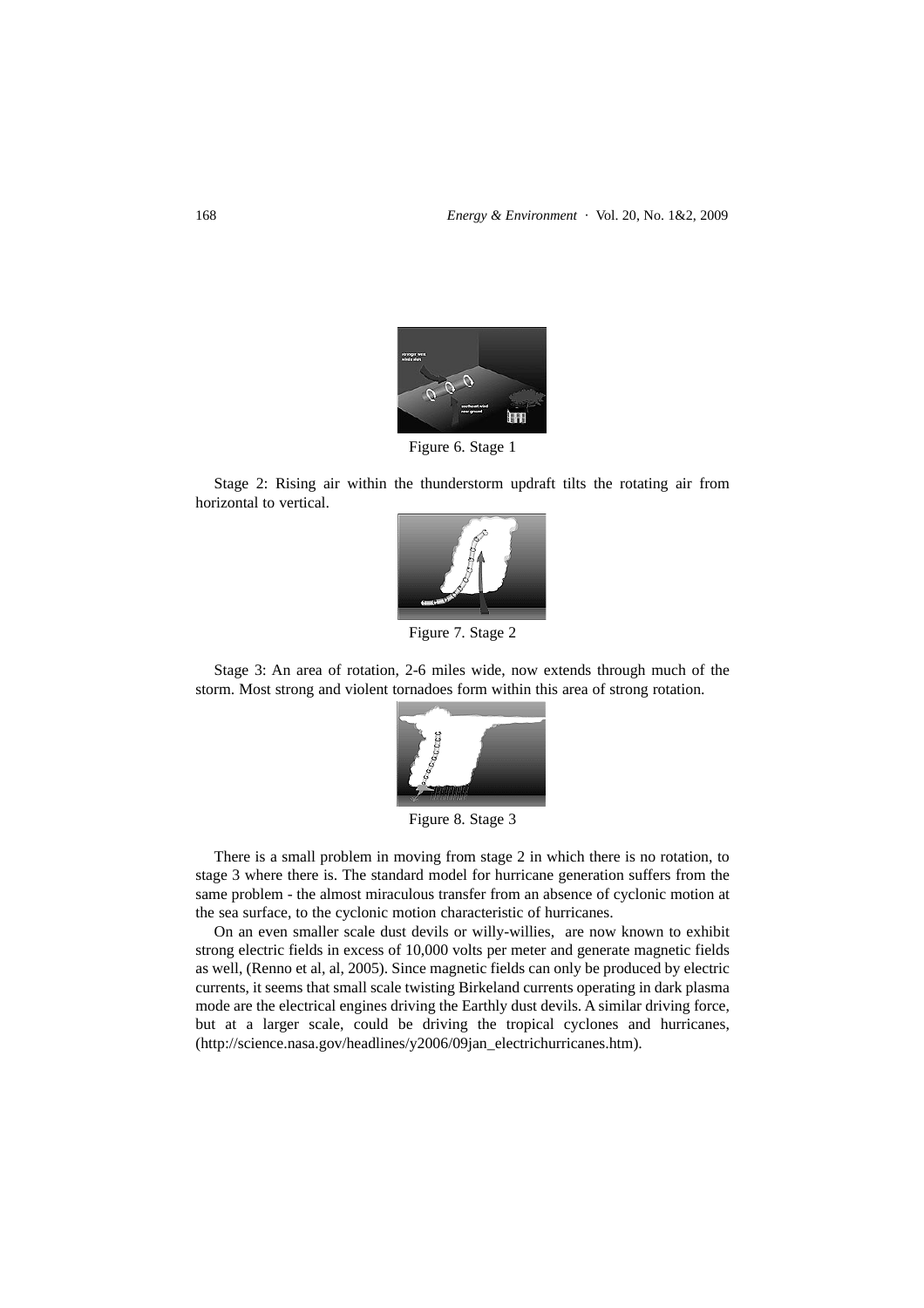

Figure 9. Willy Willy



Figure 10. Hurricane Kate

# **6.3 The Invisible Plasma Tourus**

Both the Earth and Sun have an electromagnetic torus around their equatorial regions not evident in the visible spectrum. The SOHO probes imaged the solar torus in the UV spectrum, shown below and the similarity with the experimentally produced torus in Birkeland's Terella experiments suggests a similar mechanism - that not only the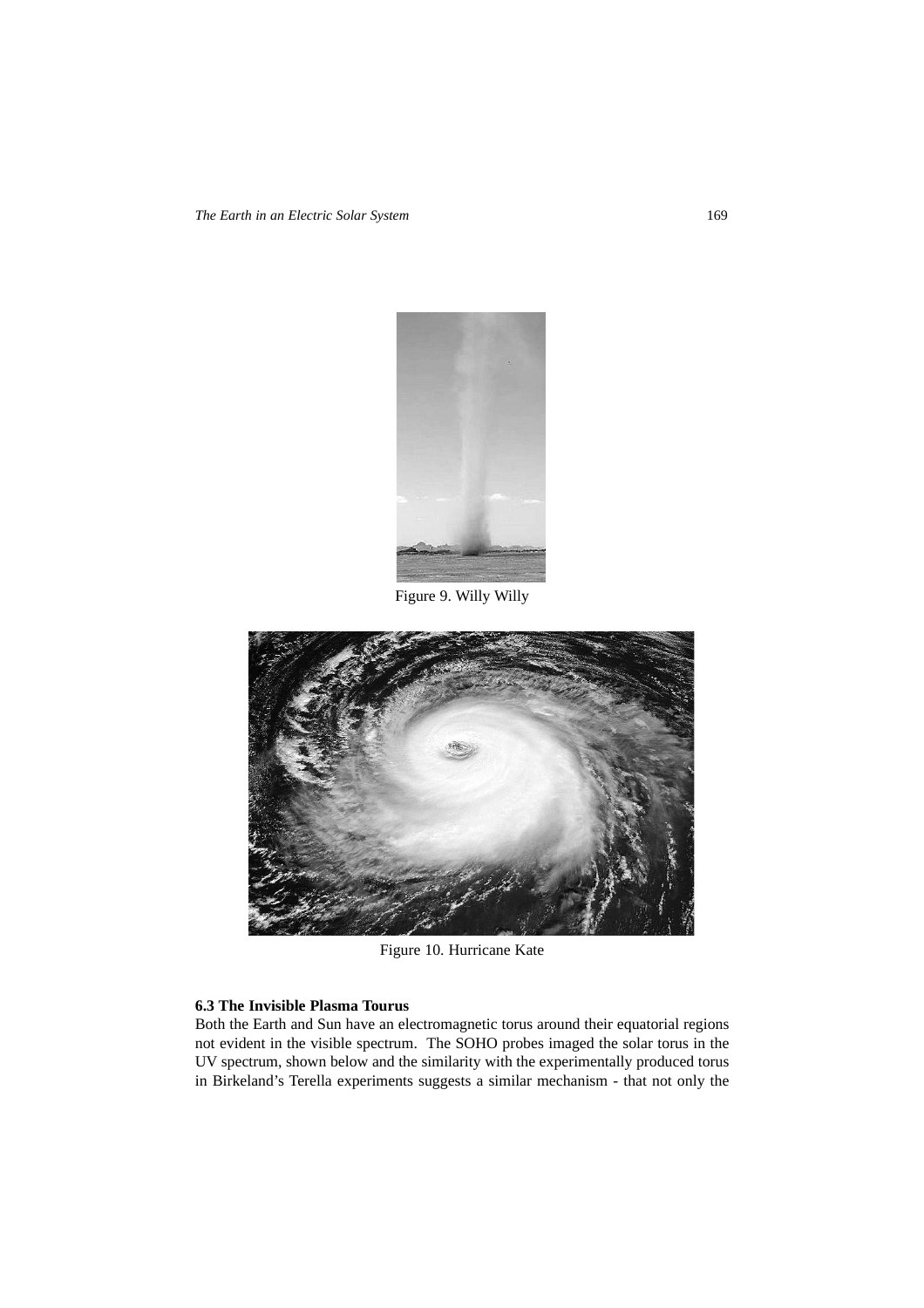Earth but also the Sun are powered by external energy sources. If this is so, then the Sunspot cycle may have a far more fundamental explanation than the present one that relies on some ad hoc esoteric behaviour of a fusion powered Sun.



Figure 11. SOHO UV imaging of solar torus

The left image is a side view of the Sun, while the right a polar one in UV from the SOHO probe (The Earthly equivalent are the Van Allen Belts).

Kristian Birkeland's observations from his Terrella Experiments, in which he generated electrical discharges to a magnetised metallic sphere in a vacuum from the EM torus encircling the terella, showed that increasing the current caused the discharges from the torus to the terella to move latitudinally up and down from its equator, much like spots on the Sun and hurricanes, cyclones or typhoons on Earth. Would this mean that these enormous destructive storms are generated by electric currents entering around the Earth's equatorial regions rather than from thermal warming of the Earth's oceanic surfaces by solar radiation combined with the coriolis force?



Figure 12. Kristian Birkeland (left) with his Terella Experiment (insert shows the Sunspot development on the model, left and actual in UV, right)

# **7. CONCLUSION**

This article is of necessity brief and could not hope to summarise all that we do know, and the far greater domain of what we don't know about the behaviour of the Plasma